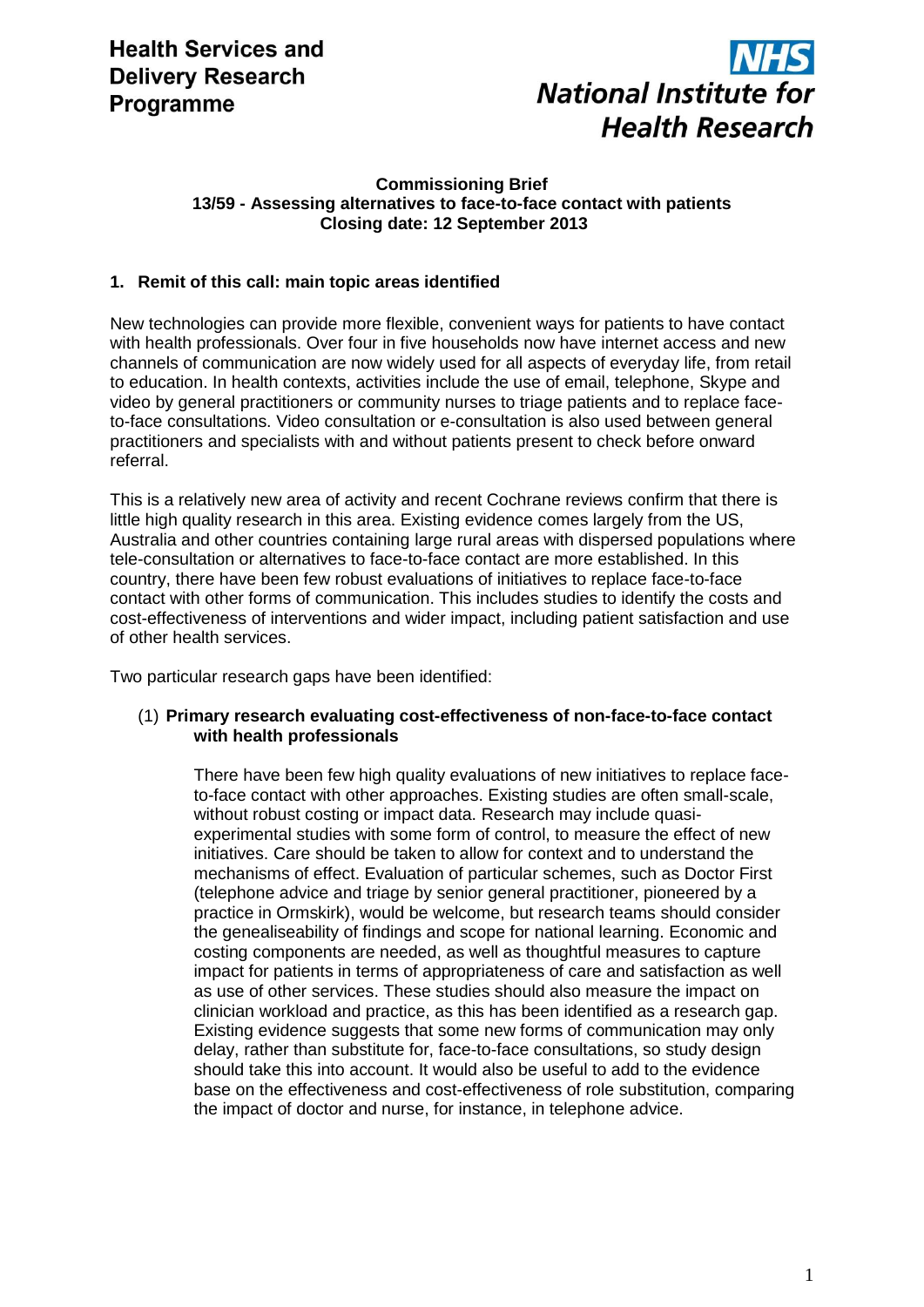### (2) **Qualitative research on the impact of new forms on the clinician-patient dynamic and appropriateness for hard-to-reach groups**

Careful qualitative work is needed which explores changes in the clinicianpatient dynamic and gains insight into elements of appropriateness and satisfaction for those using new services. This could help to identify particular risks in changed communication and suggest where new technologies could best be targeted, for instance for on-going management of patients with chronic conditions. One criticism of new approaches is that technologies may be less accessible or used by certain parts of the population, such as older people or more disadvantaged communities. Conversely, some have argued that new technologies may provide easier access for younger, more mobile or other transient populations. Studies with a substantive qualitative component which aimed to measure the impact of new forms of clinician-patient contact in particular sub-groups of the population would be welcome. This should also throw light on the acceptability of new forms of communication to staff as well as patients, as existing evidence suggests this is worth further exploration.

There are a number of related areas, which are **out of scope** for this particular call. These include the use of web-based information for patients and other forms of passive communication around conditions or management of disease; the use of text-based reminders or other form of communication around management of appointments and services; the use of mobile technology and other electronic management information systems to update patient records for peripatetic workers; broader questions of telemonitoring or telehealth, including use of devices to record health function in the home.

# **2. Purpose of call**

This topic was selected because of the rapid increase in new forms of contact between the health professional and patient and the potential to provide cost savings and improved patient care. Increasingly, practices and outpatient departments are offering remote consultations or telephone/email advice from senior health professionals as a substitute for face-to-face contact. This includes consultation by phone, Skype, email and webcam. But little is known about how effective and cost-effective these are, what impact they have on patient satisfaction, working practice or use of services across the whole system.

### **3. Notes to Applicants**

The NIHR Health Services and Delivery Research (HS&DR) programme aims to produce rigorous and relevant evidence on the quality, access and organisation of health services, including costs and outcomes in order to improve health and health services. It is focused on research to support decisions by frontline managers and clinical leaders on the appropriateness, quality and cost-effectiveness of care.

The NIHR HS&DR programme is funded by the NIHR, with contributions from NISCHR in Wales, the HSC R&D Division, Public Health Agency in Northern Ireland, and case by case contributions from the CSO in Scotland.

The programme operates two funding streams; researcher-led and commissioned. Researchers in England, Wales and Northern Ireland are eligible to apply for funding from either workstream under this programme. Researchers in Scotland may apply to the researcher-led workstream but are not eligible to respond to the commissioned workstream and should contact the CSO to discuss funding opportunities for healthcare delivery-type research